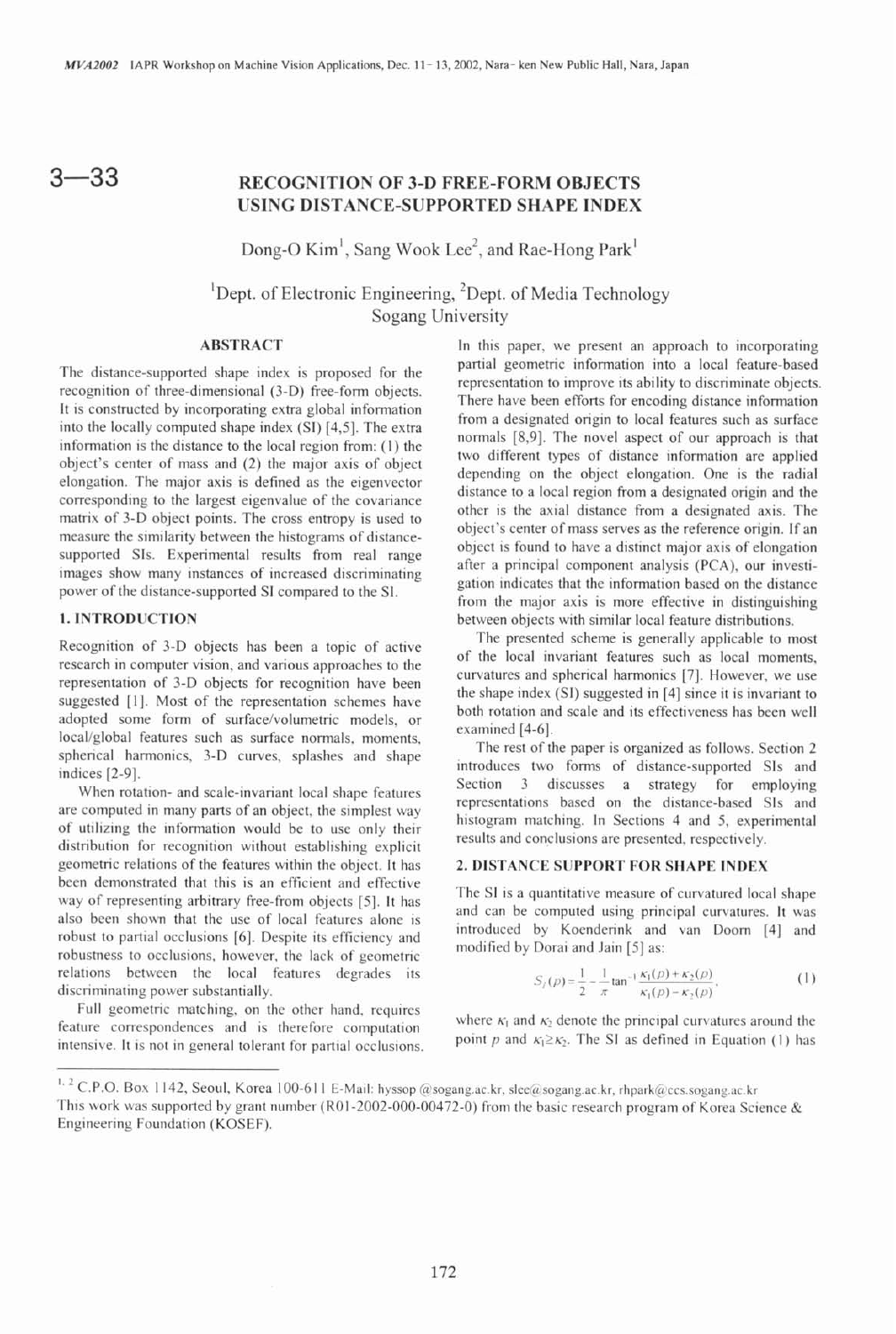the range [0,1], and every distinct surface shape corresponds to a unique value of SI. An exception is that planar surfaces are not defined in Equation (1) since both the principal curvatures are equal to zero. Hence, they are mapped to the value of 0.5 which happens to be the SI value of saddle shapes. The SI is invariant to rotation, translation and scale, and the 1-D histogram  $H_S(S)$ computed with all the surface points, can be used for matching. We augment the shape representation by adding distance information fiom a designated center or axis in the object space.

It has been shown that encoding of distance information can increase the ability to disambiguate objects that have similar surface normal distributions [8,9]. We combine the radial distance from the object center  $d_i$ , with the shape index  $S<sub>i</sub>$ . The addition of this information results in a 2-D histogram  $H<sub>p</sub>(S<sub>i</sub>, d<sub>i</sub>)$ . To maintain the scale invariance of  $S<sub>i</sub>$ , the magnitude of the range data points are normalized with respect to the maximum radial distance. In other words, for the data points  $x_m = [x_m y_m z_m]^T (1 \le m \le M)$ the mean is computed as:

$$
\mu = \frac{1}{M} \sum_{m=1}^{M} x_m, \qquad (2)
$$

and the data points are unbiased and normalized as:

$$
\phi_m = \frac{x_m - \mu}{\max_{m} \left\| x_m - \mu \right\|},\tag{3}
$$

when the radial feature distances are computed.

When an object is substantially elongated, the principal axis of elongation is stably defined from object points and we use the axial distance from the principal axis as another source of geometric information for recognition. The principal axis can be computed from PCA with the covariance matrix:

$$
\mathbf{C} = \mathbf{A}\mathbf{A}^T, \tag{4}
$$

where  $A=[\varphi_1 \varphi_2 \ldots \varphi_m]$ . From  $Ce = \lambda e$ , three eigenvalues  $\lambda_1$ ,  $\lambda_2$  and  $\lambda_3$  ( $\lambda_1 \geq \lambda_2 \geq \lambda_3$ ) and three eigenvectors  $e_1$ ,  $e_2$  and  $e_3$  are obtained, and the eigenvector  $e_1$  corresponding to  $\lambda_1$ is the major axis of object elongation and thus taken as the reference axis. The addition of the information from the axial distance from  $e_1$ , results in another 2-D histogram  $H_A(S_i, d_a)$ . Since the data points are normalized and the major axis captures the object orientation, both  $H_R(S_i, d_i)$ and  $H<sub>A</sub>(S<sub>i</sub>, d<sub>a</sub>)$  are rotation and scale invariant. Fig. 1 illustrates the distances  $d$ , and  $d_a$  in the 3-D object space.

We can possibly use more than one axial distance based on the three axes computed by PCA. In principle, the three axial distances from  $e_1$ ,  $e_2$  and  $e_3$  would completely define a 3-D object geometrically. However, although there is a large class of objects with the dominant major asis. the second and the third ases are indistinctly defined for most of the common objects and the practical utility in using more than one axial distance is quite limited.



Fig. 1. Distances from object center and major axis.

### **3. OBJECT REPRESENTATION AND MATCHING**

A 3-D object can be represented by one of the two 2-D distance-supported SI histograms  $H_R(S_i, d_i)$  and  $H_A(S_i, d_a)$ since the 2-D histograms contain the information about the I-D SI histogram  $H_S(S_i)$ . For an elongated object, both  $H_R$ and H,, can be used for matching. However, our experimental studies presented in Section 4 suggest that  $H_A$  is generally more effective than  $H_R$  for elongated objects, and therefore only  $H_A$  can be reserved when  $r_A$  $=\lambda_2/\lambda_1$  is sufficiently low. The extra parameter  $r_\lambda$  guides initial indexing by determining the type of the histograms for subsequent matching. The object pose can be determined in a similar fashion to that in **[5].** 

When  $H_R(S_i, d_c)$  and  $H_A(S_i, d_a)$  are constructed with the same number of histogram bins as that for  $H<sub>S</sub>(S<sub>l</sub>)$  to keep the computational load comparable,  $H_R$  and  $H_A$  carry only crude information about  $H_S(S)$  due to the coarse quantization in the  $S<sub>I</sub>$  direction. For instance, when the number of bins for H<sub>s</sub> is 100, that for H<sub>R</sub> should be  $10\times10$ for the same size and computational cost for matching. Even in this case, our experimental studies show that  $H_R$ and  $H_A$  have more discriminating power than  $H_S$  in most cases, hence it is not necessary to keep  $H_S$  in an object's representation.

Histogram matching has been used for some object indexing and recognition approaches and a few matching methods have been suggested, such as histogram intersection, the  $\chi^2$  test and probabilistic matching [10]. In the work presented in this paper. we use the cross entropy as a measure of similarity [I I].

The cross entropy  $C(Q, P)$  of two 2-D histograms  $Q$  and P is defined as

$$
C(Q, P) = \int \int Q(S_I, d) \log \frac{Q(S_I, d)}{P(S_I, d)} dS_I dd. \tag{5}
$$

The symmetric cross entropy  $(C(P,Q)+C(Q,P))/2$  is actually used for measuring similarity in our experiments.

## **4. EXPERIMENTAL RESULTS**

Experiments are performed to investigate the effectiveness of the SI and the proposed distance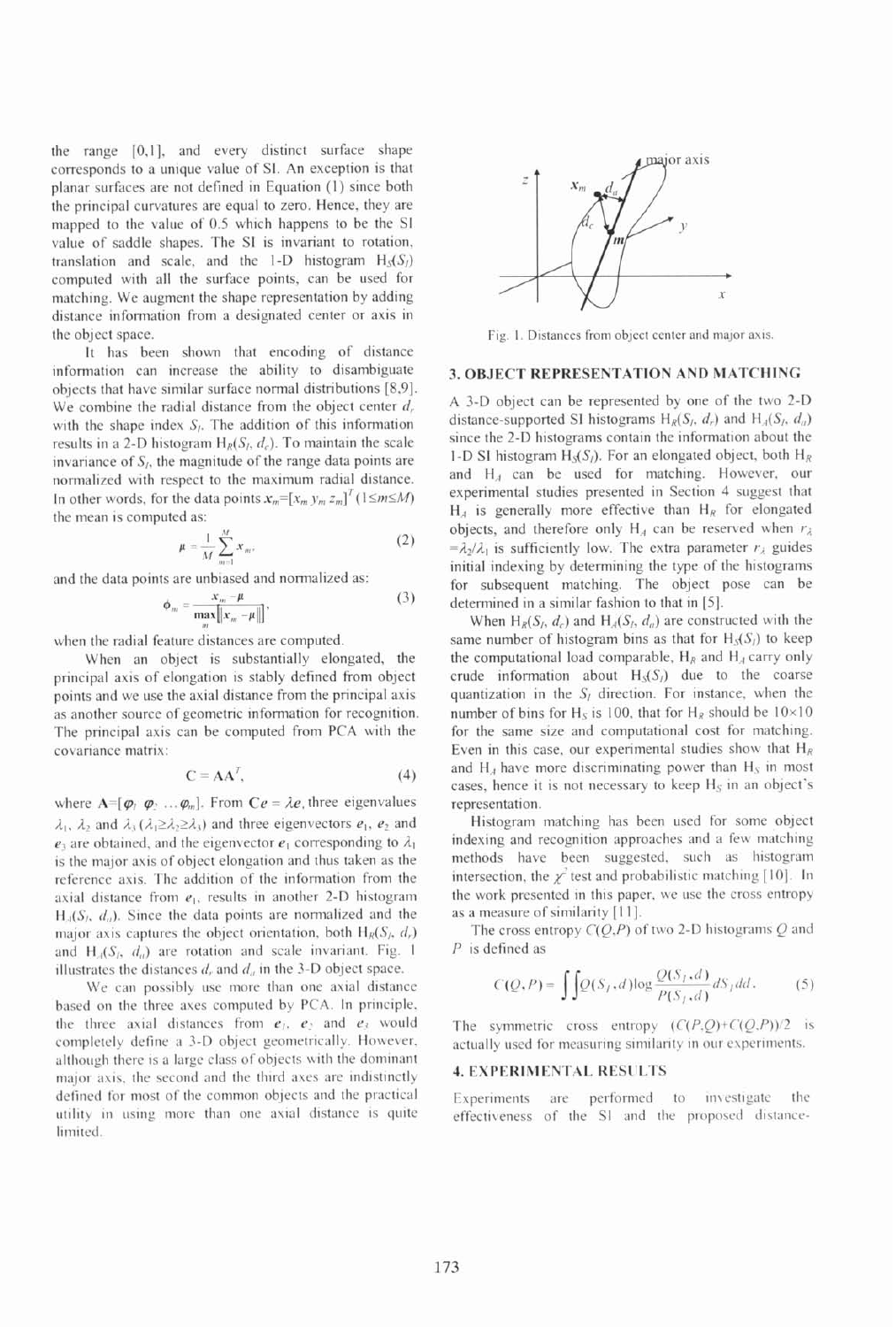supported representations. Figs. 2 and 3 show the range images (available at http://sampl.eng.ohio-state.edu/ -sampl/data/3DDB/index. html) used in our experiments. The range images in Fig.2 are from the same object but with different pose and scale. The objects in Figs. 2 (b), (c), and (d) are rotated from the object in Fig. 2 (a) by 20 degrees about the x, y, and *z* axes, respectively. The range image in Fig. 2 (e) is scaled version of that in Fig. 2 (a). The objects shown in Fig. 3 are all different from that in Fig. 2 and from each other.

Fig. 4 (a) and (b) show the SI histograms from the range images in Figs. 2 and 3, respectively. The number of histogram bins is I00 for both Fig. 4 (a) and (b). All the SI histograms in Fig. 4 (a) are similar since they are from the same object and the SI is rotation and scale invariant. Since the objects shown in Fig. 3 mainly have ridge and dome surfaces while the object in Fig. 2 consists mostly of ridge and rut surfaces, all the SI histograms in Fig 4. (b) are substantially different from those in Fig. 4 (a). However, those in Fig. 4 (b) are quite similar to each other despite the fact that they are from different objects that look substantially dissimilar. Therefore, the SIs are not effective for distinguishing them. This is demonstrated in Table I where the cross entropy values between the SI histograms  $H_S(S_l)$ s for intra-distances (between the same object with different pose or scale) and those for inter-distances (different objects). As seen in Table I, the inter-distances between the objects in Fig. 3 are not much higher than the interdistances between the same objects in Fig. 2. For higher discriminating power, it is desirable to have bigger differences between the intra- and inter-distances.

Table 11 (a) and (b) show the intra- and interdistances but with the distance-supported SI histograms  $H_R(S_l, d_r)$ s and  $H_A(S_l, d_a)$ s. The total number of bins for these  $11 \times 11$  2-D histograms is 121 and is comparable to that of  $H_S(S)$ . It can be seen that while the intra-distances increase marginally from  $H_S(S_i)$ s to  $H_R(S_i, d_i)$ s and  $H_A(S_i, d_i)$  $d_n$ )s, the rates of increase for inter-distances are substantially higher for the inter-distances. This means that the different objects are much better distinguishable based on  $H_R(S_i, d_i)$  and  $H_A(S_i, d_i)$  than on  $H_S(S_i)$ . It should be noted that all the objects in Figs. 2 and 3 are highly elongated and the inter-distance cross entropy values from  $H<sub>A</sub>(S<sub>i</sub>, d<sub>a</sub>)$  are considerably larger than those from  $H<sub>R</sub>(S<sub>i</sub>,$  $d_r$ ).

### **5. CONCLliSlONS AND FUTURE WORK**

This paper presents a new method for incorporating partial information about global geometry into a local featurebased shape representation. The global information is provided in the form of local feature's radial distance from the object's center and axial distance from the major axis of obiect elongation. Our investigation suggests that the distance-supported shape index have a greater degree of discriminating power for recognition than shape index alone. It also shows that the axial distance-supported shape index is more effective than the radial distance-supported shape index for distinguishing elongated objects.

We are interested in investigating the effectiveness of the distance-supported shape index for recognizing objects with partial occlusions. Our preliminary study suggests that the distance-supported shape index is almost as tolerant for partial occlusions as the shape index.

### **REFERENCES**

- [1] P.J. Besl, "The free-form surface matching problem", *Machine Vision for Three-Dimensional Scenes,* H. Freeman, ed., pp. 25-71. Academic Press, 1990.
- [2] R.J. Campbell and P.J. Flynn, "A survey of free-form object representation and recognition techniques," Computer Vision and lmage Understanding, vol. 81, no. 2, pp. 166-2 10, Feb. 2001.
- [3] F. Stein and G. Medioni, "Structural indexing: efficient 3-D object recognition," *IEEE Trans. Pattern Analysis and Machine Intelligence,* vol. PAMI-14, no. 2, pp. 125-145, Feb. 1992.
- [4] J. J. Koenderink and A. J. van Doom, "Surface shape and curvature scales," *Image and Vision Computing,*  vol. 10, no. 10, pp. 557-565, Oct. 1992.
- [5] C. Dorai and A. K. Jain, "COSMOS- A representation scheme for 3D free-form objects," *IEEE Trans. Pattern Analysis and Machine Intelligence,* vol. PAMI-19, pp. 1 115-1 130, Oct. 1997.
- [6] G. Hetzel, B. Leibe, P. Levi, and B. Schiele, "3D object Recognition from Range Images using local feature histograms", in *Proc. IEEE Conference on Compliter Vision and Pattern Recognition CVPR 2001,*  vol. 2, pp. 394-399, Kauai Island, Hawaii, Dec. 2001.
- [7] G. C. Sharp, S. W. Lee, and D. K. Wehe, "ICP registration using invariant features," *IEEE Trans. Pattern Analjsis nnd Machine Intelligence,* vol PAMI-24, no I, pp. 90-102, Jan. 2002.
- [8] V. S. Nalwa, "Representing oriented piecewise C2 surfaces," in *Proc. IEEE International Conference on* Computer<sup>Vision</sup>, pp. 40-51, vol. 1, no. 2, Tarpon Springs, FL., Dec. 1988.
- [9] S. B. Kang and K. Ikeuchi. "The complex EGI: A new representation for 3-D pose determination," *IEEE Trans. Pattern Analysis and Machine Intelligence, vol.* PAMI-15, no. 7, pp. 707-721, July 1993.
- [10] B. Schiele and J. Crowley, "Representation without correspondence using multidimensional receptive field histograms," *Intern. Journal of Computer Vision*, vol. 36. no. I. pp 3 1-52. Jan. 2000.
- [11] D.-O. Kim and R.-H Park. "Classification of 3-D objects with curved surfaces based on the cross entropy between shape histograms." *Electronic Letters*, vol. 36, no. 19, pp. 1614-1615, Sept. 2000.